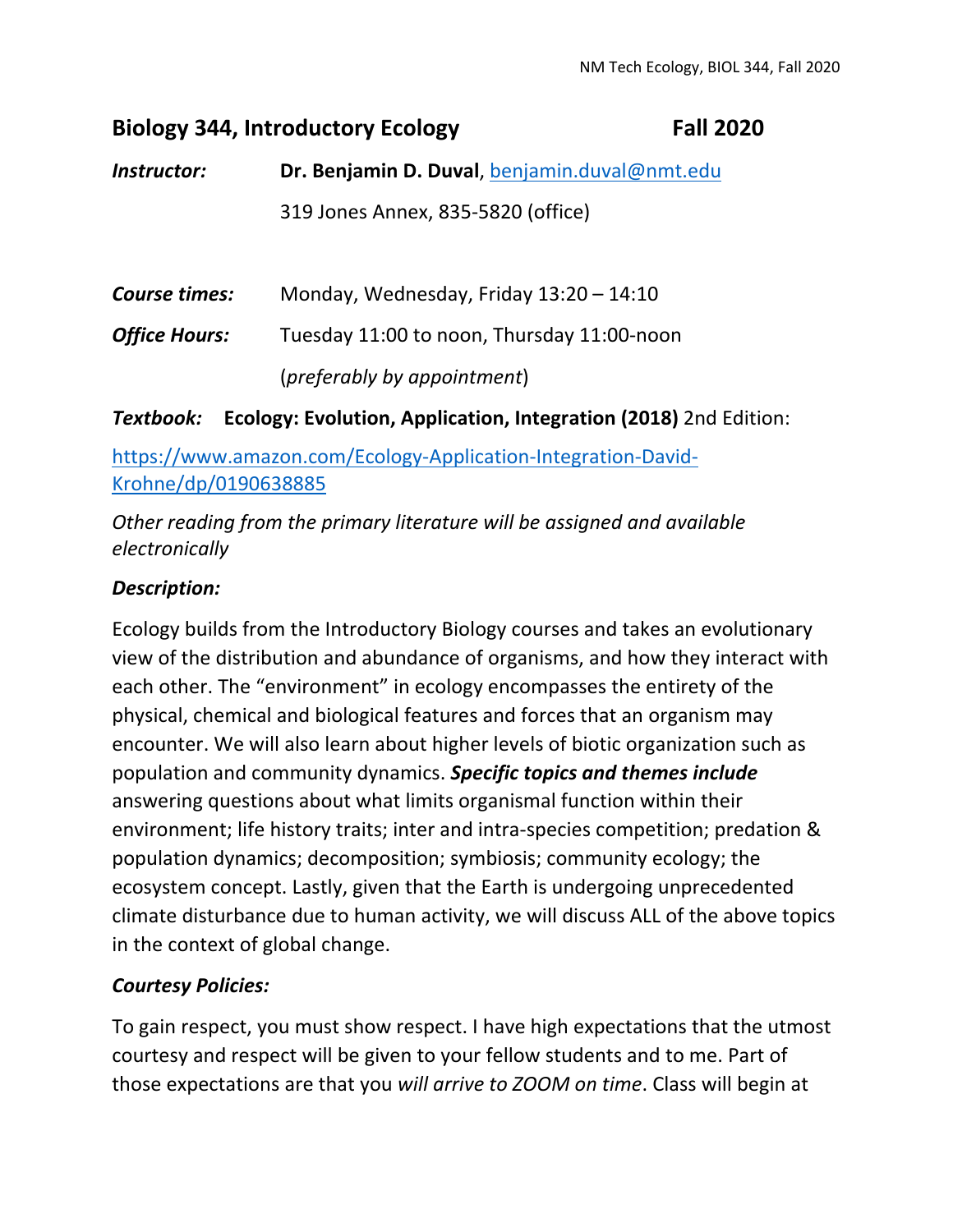13:20. Cell phones and electronic devices will be silenced and hidden (that means you can't see them either) during class. I know there is a strong urge to "multi‐ task" during Zoom meetings, but PLEASE pay attention just like you would for an in-person course. I'm going to try and do this as synchronously as possible, i.e., give lectures during regular class time, but I hope you can be flexible and patient with me as we navigate this new educational landscape together.

#### *Course Policies:*

Late assignments will not be accepted. If you know in advance that you will miss an exam, I will gladly make arrangements for you to take a different exam, at a different time. If you are legitimately ill or have other reasonable excuses for missing an exam, I will accept documentation from appropriate sources to excuse and re‐schedule your exam.

*Disability Accommodations:* The Biology Department is committed to protecting the rights of individuals with disabilities. Qualified individuals who require reasonable accommodations are invited to make their needs known to the Office of Counseling and Disability Services (OCDS) as soon as possible, and inform Dr. Duval of any accommodations. Your confidentiality will be honored and respected, but PLEASE inform Dr. Duval if accommodations are needed before the first exam so that he can make necessary arrangements.

*Your Plan for Success:* Checking in with your professor from time to time will help you track your progress and demonstrate that you are serious about doing well.

Your mental health is incredibly important for your success at New Mexico Tech. The University offers mental health and substance abuse counseling through the Office of Counseling and Disability Services, but you are also welcome to find a person you trust in the Biology Department if you just need to voice some concerns about this class, a different class, or life in general. Official services through NM Tech are confidential.

You have every right as a student to take complaints to the University administration. However, I sincerely hope that you voice your concerns to the person who is most immediately able to affect change, and in this course that would be me. Going over the head of those who are interacting with you most directly is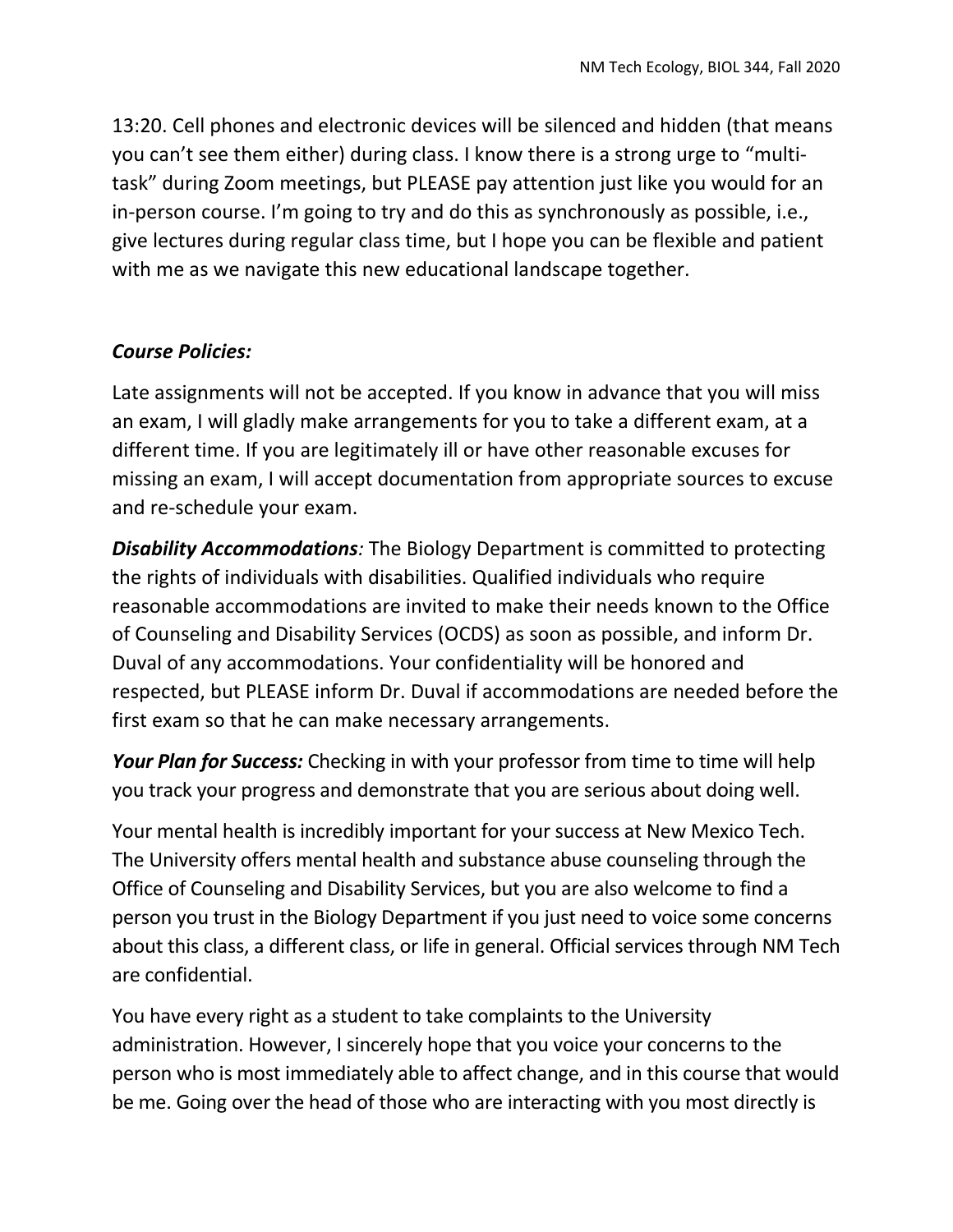uncourteous and unlikely to result in the desired effect. Per your plan for success, come talk to me!

#### *Changing policies*

I put a lot of thought into my syllabi. However, I anticipate that at least some minor details will necessarily change, especially this semester. I reserve the right to do so, but guarantee I will give as much notice as possible.

#### **Academic Honesty**

New Mexico Tech's Academic Honesty Policy can be found starting on page 59 of the NMT catalog, http://www.nmt.edu/images/stories/registrar/pdfs/2013‐ 2014 UNDERGRADUATE Catalog FINAL.pdf

You are responsible for knowing, understanding, and following this policy, but if in doubt please ask. Assume that cheating and plagiarism will be reported to the Office of Academic Affairs. Assume that written assignments will be run through plagiarism software. Definitely assume that I have read a lot more than you, and I know how to use the World Wide Web of internets.

#### **Grading**

## *Exams =* **45% (3 exams)**

These will be "take-home" exams, where I assign a set of questions that you are expected to research over the course of a week. These will be open book, open note, open resource. The most important aspect is that you give credit to the sources you used to develop your response to my questions. More specific instructions will be given upon assignment.

#### *Literature homework = 15%*

Reading primary literature is difficult. I want to help you get better at it! We will have several assigned primary literature assignments throughout the semester. I will assign a paper on a Friday, and you will have 1 week to complete the reading and prepare to discuss the paper. Part of that preparation will be a short essay (~300 words), or written answers to questions I will give to direct the reading. The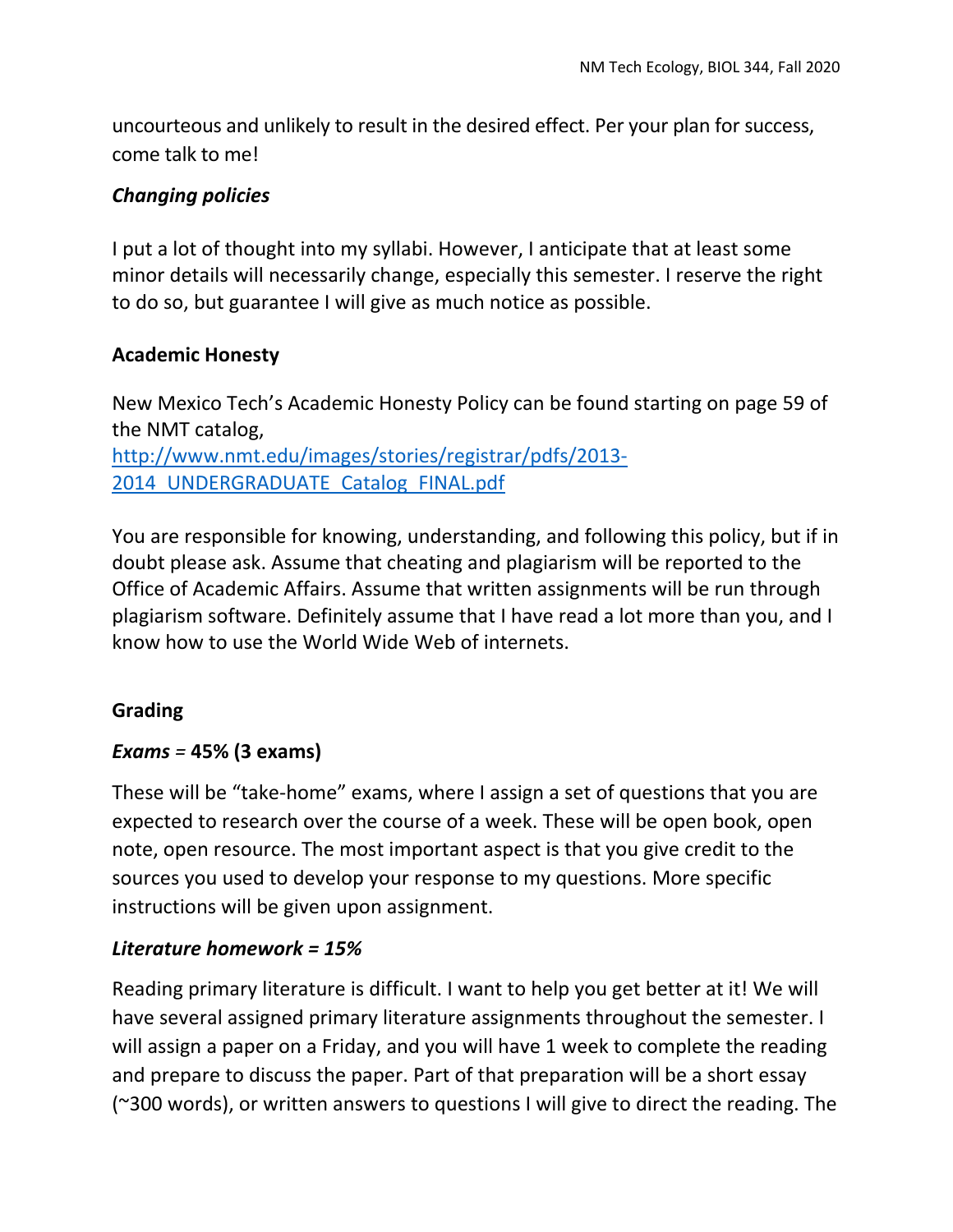goal of these assignments is to help you *understand how to read the primary literature* to gain the knowledge you need from the paper.

#### *Participation "in class" = 20%*

The "traditional" part is your chance to show me that you've been reading. I reserve the right to call on students randomly as well. Definitely NOT as a punishment, or to embarrass anyone, but to find out what you know!

#### *Review paper =* **20%**

You have a paper due on November 9. This will be a unique ecological topic of your choosing, that will need to be approved by Dr. Duval by October 12. I'm happy to discuss any ideas you have in office hours or by appointment, but please feel free to explore anything that is of interest to you (i.e., why did you sign up for Ecology? What did you hope to learn that we might not cover in class?). The earlier I know what topic you will delve into, the better the chance I can assist you in finding good resources.

#### **Exam Schedule:**

*Assigned September 21, due September 28 Assigned October 26 due November 2 Assigned November 23 due November 30* 

## **Tentative Lecture Schedule is in an .xlsx file on Canvas in the folder 'class overview'**